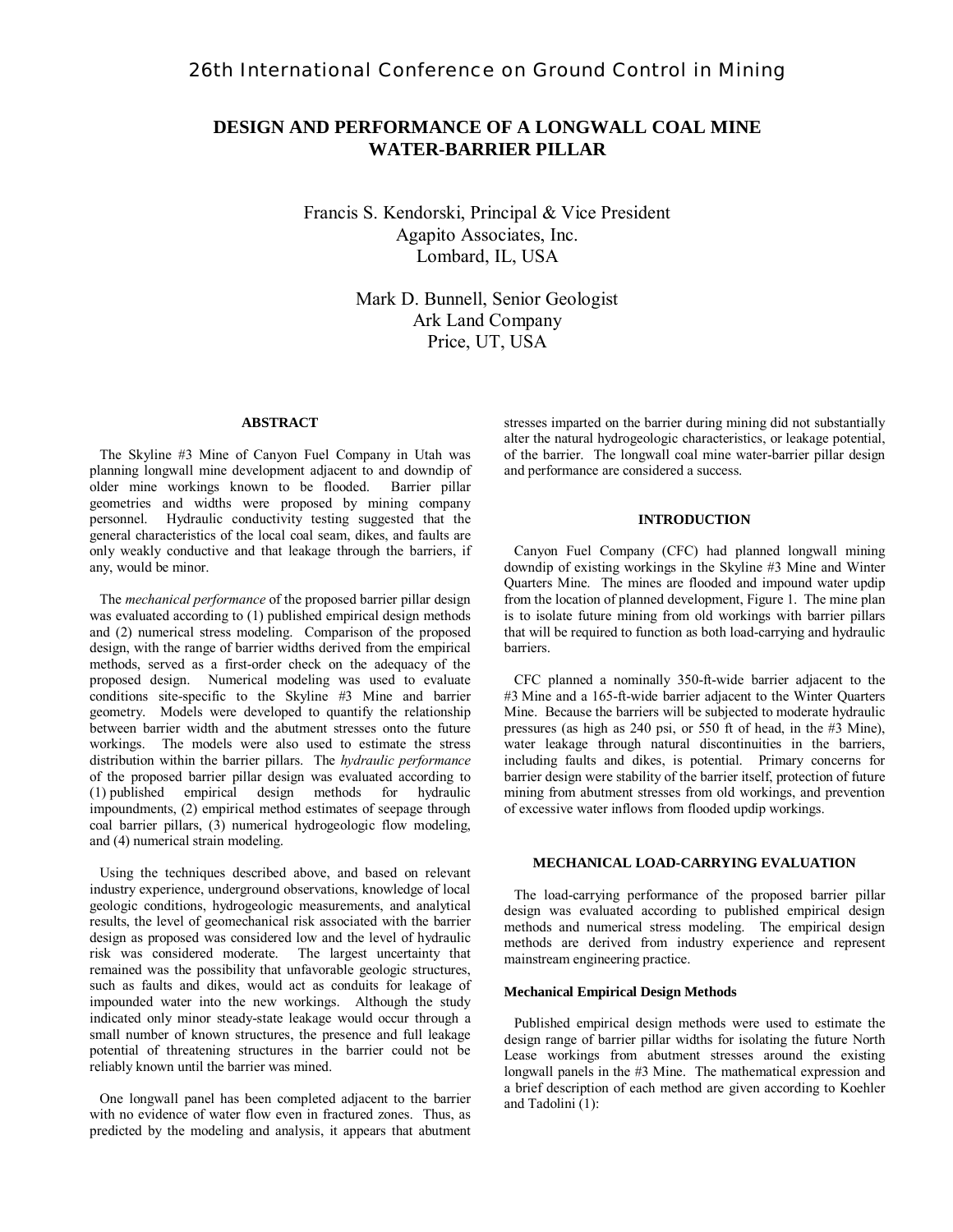

Figure 1. Mine map of the No. 3 Mine showing the barrier pillar study area.

• *Dunn's Rule*—Considers barrier width as a function of depth, and is expressed as:

$$
W = \frac{(D - 180)}{20} + 15
$$
 (Eqn. 1)

where  $W$  is the barrier width (ft) and  $D$  is the depth of mining cover (ft). The depth of cover near the planned barrier is about 1,900 ft. Using this limiting depth, Dunn's method estimates a barrier width of 101 ft.

• *Pennsylvania Mine Inspector's Formula*—This approach estimates a barrier pillar width based on depth of cover and seam thickness. The formula is:

 (Eqn. 2) *W* = *20* + *4T* + *0.1D*

where  $T$  is the coal seam thickness (ft) and  $D$  is the depth of mining cover or height of hydrostatic head acting against the barrier (rounded up to the nearest 100 ft), whichever is greater. Using 10 ft as the seam thickness, this method suggests a 250 ft-wide barrier.

• *Pressure Arch Method*—This method is based on the concept of "pressure arching" and the spans over which loads are transferred. The theory states that the minimum width of the pressure arch is a function of overburden depth. A recommended panel width is suggested to be 75% of the minimum pressure arch width. The average of these widths gives a recommended minimum barrier width of:

$$
W = 2.625 \left(\frac{D}{20} + 20\right) \tag{Eqn. 3}
$$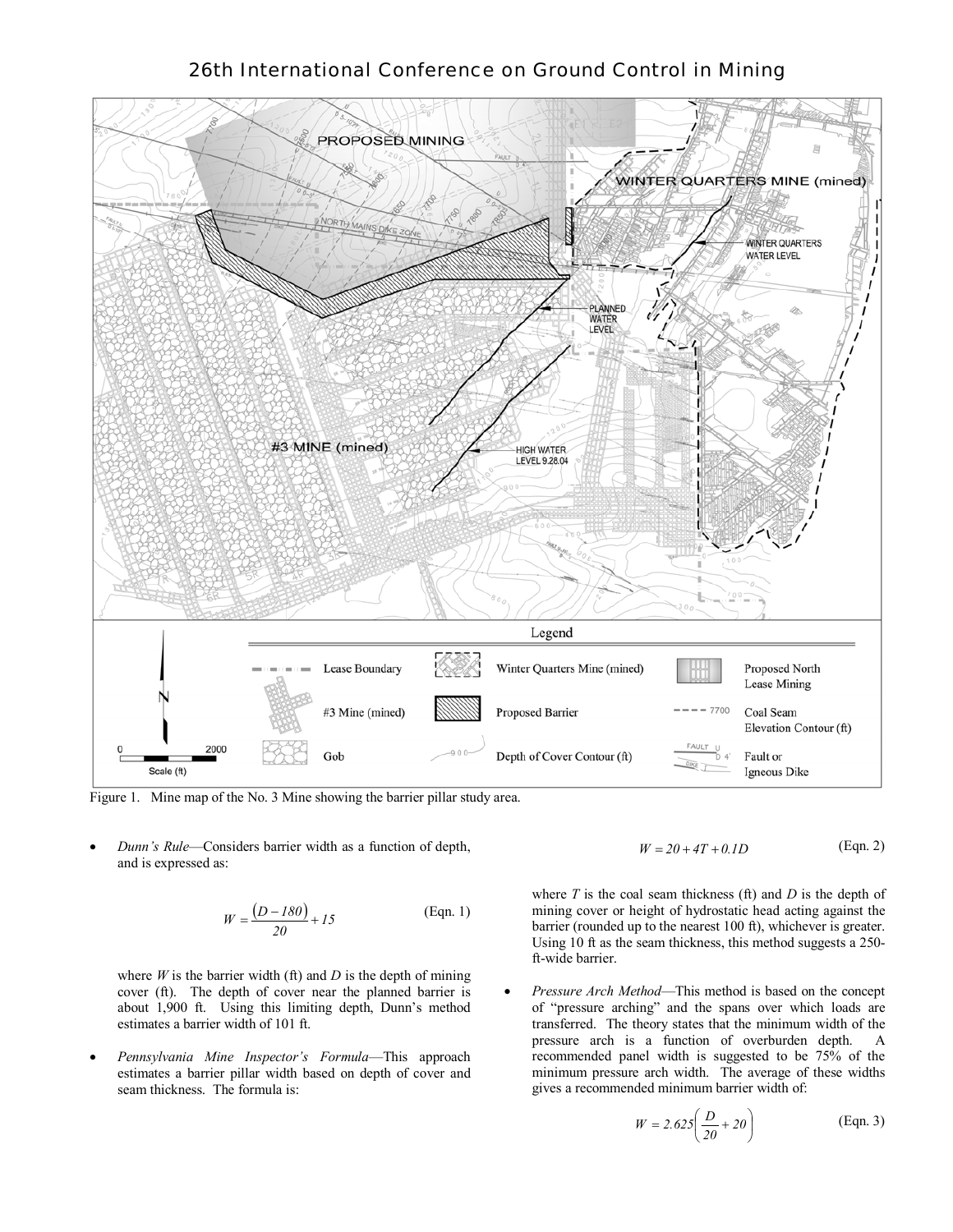Application of the Pressure Arch Method to conditions at Skyline results in a 302-ft-wide barrier design.

• *British Coal Rule of Thumb*—Much like Dunn's Rule, this method has merit in mechanical barrier design, but is limited in terms of appropriate application to western U.S. mines since it is based on experience gained with generally thinner and weaker British coal seams. The width using this approach is expressed as:

$$
W = \left(\frac{D}{10}\right) + 45
$$
 (Eqn. 4)

 The British Coal Rule of Thumb recommends a barrier width of 235 ft for a depth of 1,900 ft.

• *North American Method*—Based on observations in the U.S. and Canada, this approach calculates barrier width as a function of cover depth and adjacent panel width. The width according to the North American Method is expressed by the equation:

$$
W = \left(\frac{D \times P}{7,000 - D}\right) \tag{Eqn. 5}
$$

where *P* is the width of the adjacent panel in feet. Assuming a panel width of 850 ft, the method calls for a 317-ft-wide barrier.

• *Holland Convergence Method*—This method implicitly correlates acceptable entry closure to in situ stress level to determine appropriate barrier pillar widths. The recommended barrier width is calculated from:

$$
W = \frac{5(log(50.8C))}{E log e}
$$
 (Eqn. 6)

where *C* is the estimated convergence on the high-stress side of the barrier pillar in inches, and *E* is the coefficient for the degree of extraction adjacent to the barrier. *C* is calculated from the relationship:

$$
C = 0.001333 \times D \times \frac{T}{7} \times \frac{3,000}{\sigma_c}
$$
 (Eqn. 7)

where  $\sigma_c$  is unconfined compressive strength of a coal sample (psi). Assuming a  $\sigma_c$  of 4,000 psi, a value of 2.71 is obtained for *C*. A value of 0.09 should be used for *E* in situations of longwall panel extraction. The method suggests a barrier width of 273 ft for the North Lease barrier at 1,900 ft deep.

 The various design methods suggest that width of the main North Lease barrier should fall between about 100 and 320 ft wide at the maximum planned depth of 1,900 ft.

#### **Numerical Modeling**

 Key considerations for barrier mechanical design are abutment load (stress increase) across the barrier and barrier pillar stability. The width of the barrier controls both the amount of abutment load onto future workings and the average stress on the barrier. The necessary width principally depends upon geological conditions, coal strength, seam confinement, and stress. For conditions at Skyline, in situ (pre-mining) stress and abutment loads are considered the most influential factors affecting mechanical design.

### Abutment Load

 To assess in situ stress and abutment loads, a site-specific numerical model of the proposed barrier design was developed using AAI's displacement-discontinuity code EXPAREA. Abutment stresses were found to decrease non-linearly from about 3,000 psi greater than the in situ stress at the existing bleeders down to about 100 psi greater than the in situ stress 600 ft into solid coal. Implications are that for barriers sized 200 to 400 ft wide, development mining in the bleeders will be subjected to a stress rise equivalent to approximately 310 to 170 ft of additional cover. This equivalent stress rise decreases to approximately 120 ft when the barrier is widened to about 600 ft.

 Pillar strengths were estimated according to the Mark-Bieniawski empirical strength formula (2):

$$
\sigma_p = \sigma_I [0.64 + 0.54(w/h) - 0.18(w^2/Lh)]
$$
 (Eqn. 8)

where  $\sigma_p$  = Pillar average strength  $\sigma_l$  = In situ coal strength  $w =$  Narrowest pillar width *h* = Pillar height  $L =$  Pillar length

 Mark (3) has suggested that an in situ coal strength of 900 psi may be appropriate for most pillar design applications. This value is considered reasonable for conditions at the Skyline Mine and was used for pillar strength calculations in this study. Pillar height or mined seam thickness is assumed to be 10 ft.

 Bleeder pillar stability at 1,900 ft depth is most affected by abutments loads when the barrier is narrower than about 100 ft. Abutment load across the barrier was also evaluated in terms of bleeder pillar stability. Figure 2 describes the tradeoff between barrier width and bleeder pillar stability by defining the safety factor of the bleeder pillars as a function of barrier width. For barriers wider than 200 ft, the safety factor remains relatively constant around 1.7, or approximately 30% above the 1.2 to 1.3 design limit for bleeder pillars suggested by Mark and Chase  $(4)$ .

 Analytical results indicate that abutment load across the proposed 165-ft-wide barrier adjacent to the Winter Quarters Mine (1,300 ft deep) will be acceptable. Future mining conditions next to the barrier are expected to be comparable to current conditions.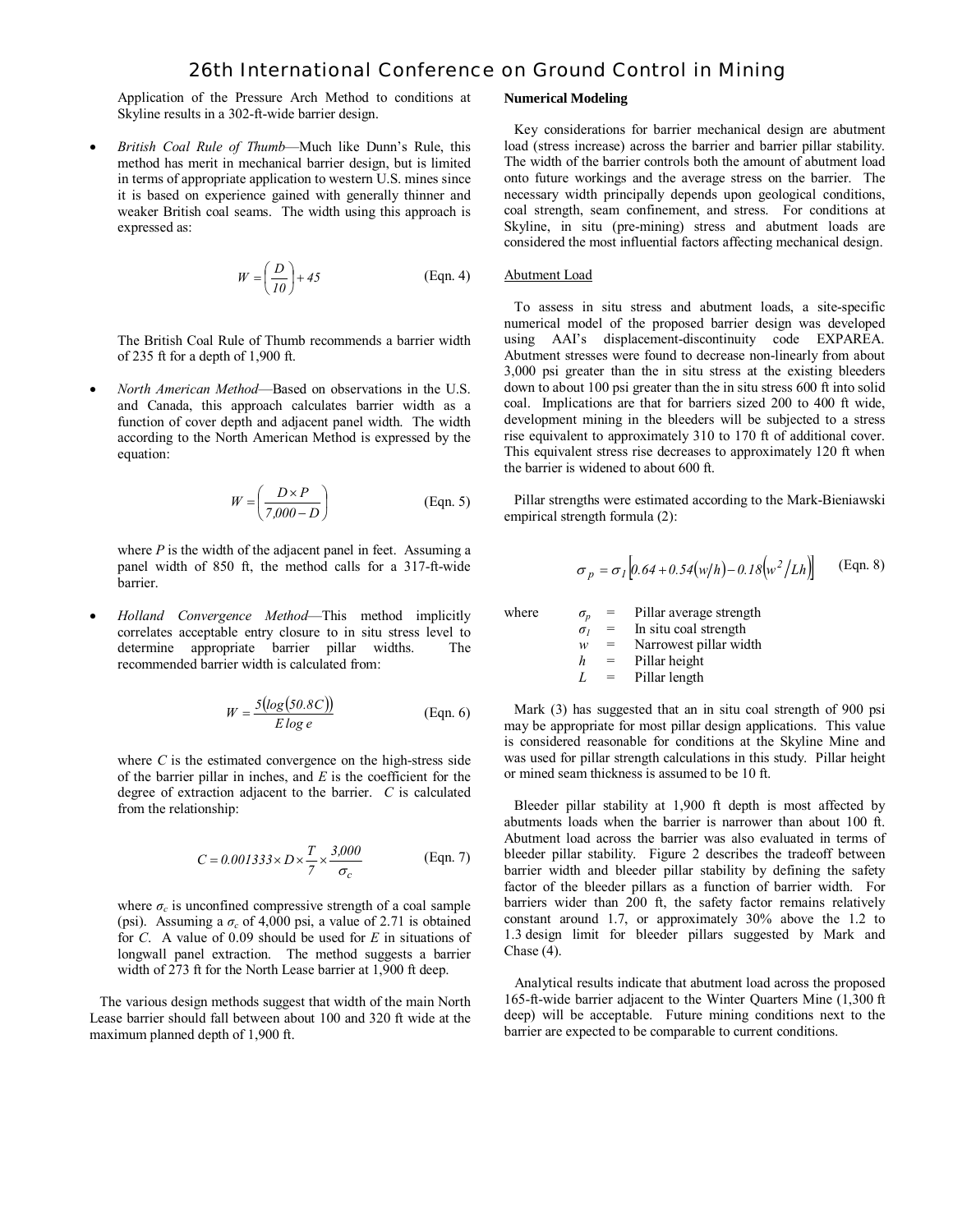





Figure 2. Safety factors (strength: stress ratio) based on Mark-Bieniawski (2) strength equation.

### **Barrier Stability**

 Stability of the barrier itself was evaluated according to abutment loading predicted by numerical modeling and the estimated strength of the barrier pillar. Average stress in the barrier was calculated from the (modeled) abutment stress profile and compared to calculated strength and plotted at a safety factor against barrier pillar width in Figure 2. Barrier pillar strength is based on the Mark-Bieniawski Formula (Eqn. 8 (2)). Results show a relatively linear increase in *sr* as a function of width past about 100 ft wide, reflecting increased core confinement in the pillar.

 After longwall mining, models show that the strength of the 350-ft-wide western barrier will exceed loading by a factor of more than five at its deepest location (1,900 ft). Similarly, for the 165-ftwide barrier along the Winter Quarters Mine (1,300 ft deep), strength is estimated to exceed abutment loading by a factor of almost five.

 Implications of the barrier stability and abutment load analyses are that the proposed barriers will provide reliable mechanical protection to future North Lease mining.

### **HYDRAULIC EVALUATION**

 The hydraulic performance of the proposed 350-ft-wide barrier pillar design was evaluated according to published empirical design methods for hydraulic impoundments, empirical estimates of seepage through the proposed barrier, numerical hydrologic flow modeling, and numerical strain modeling.

### **Hydraulic Impoundment Empirical Design Methods**

 Estimates for barrier sizing have been developed using three published empirical methods and produced recommended barrier widths ranging widely from 105 to 859 ft. Each of these barrier design methods have unique limitations and must be balanced with engineering judgment. In this section, only empirical methods that consider a barrier pillar as a water-impoundment dam are presented (1):

• *Old English Barrier Pillar Law*—Estimates barrier width based on hydrostatic head and coal seam thickness. This method is based on barriers as water-impoundment dams and is not recommended for design of barriers whose function is primarily mechanical or where coal seams exceed about 15 ft thickness. The width is calculated from:

$$
W = \frac{H \times T}{100} + 5T
$$
 (Eqn. 9)

where  $H$  is the hydraulic head, 550 ft, and  $T$  is the coal seam thickness, 10 ft. A barrier width of 105 ft is obtained by this method.

- *Pennsylvania Mine Inspector's Formula*—This method is considered appropriate for both mechanical and impoundment barrier designs. Whether for mechanical protection or water impoundment, the method suggests a 250-ft-wide barrier.
- *Ash and Eaton Impoundment Formula*—This method is specifically for the design of water-impoundment barriers. The method is based on observations in anthracite coalfields in Pennsylvania and considers only the depth of cover for barrier sizing. By comparison with other methods and collective industry experience, this approach specifies extremely conservative barrier widths (1). The Ash and Eaton Impoundment Formula is:

$$
W = 50 + 0.426 D
$$
 (Eqn. 10)

The application of this equation with 1,900 ft of cover produces a barrier width of 859 ft.

 Minimal seepage into the North Mains (the mains separating the Proposed Mining and #3 Mine from the Winter Quarters Mine with the words "Planned Water Level" superimposed in Figure 1) suggests that the narrower barrier suggested by the Old English method is more realistic for North Lease conditions than the highly conservative Ash and Eaton design. Only trace seepage is evident across the existing barriers, which narrow to as little as 70 ft wide in places and are subject to around 50 psi hydrostatic head. Under these conditions, the Old English method suggests about a 60-ftwide barrier pillar, while the Ash and Eaton method suggests a 600-ft-wide barrier. The Ash and Eaton method makes no allowances for less than full hydrostatic head to surface.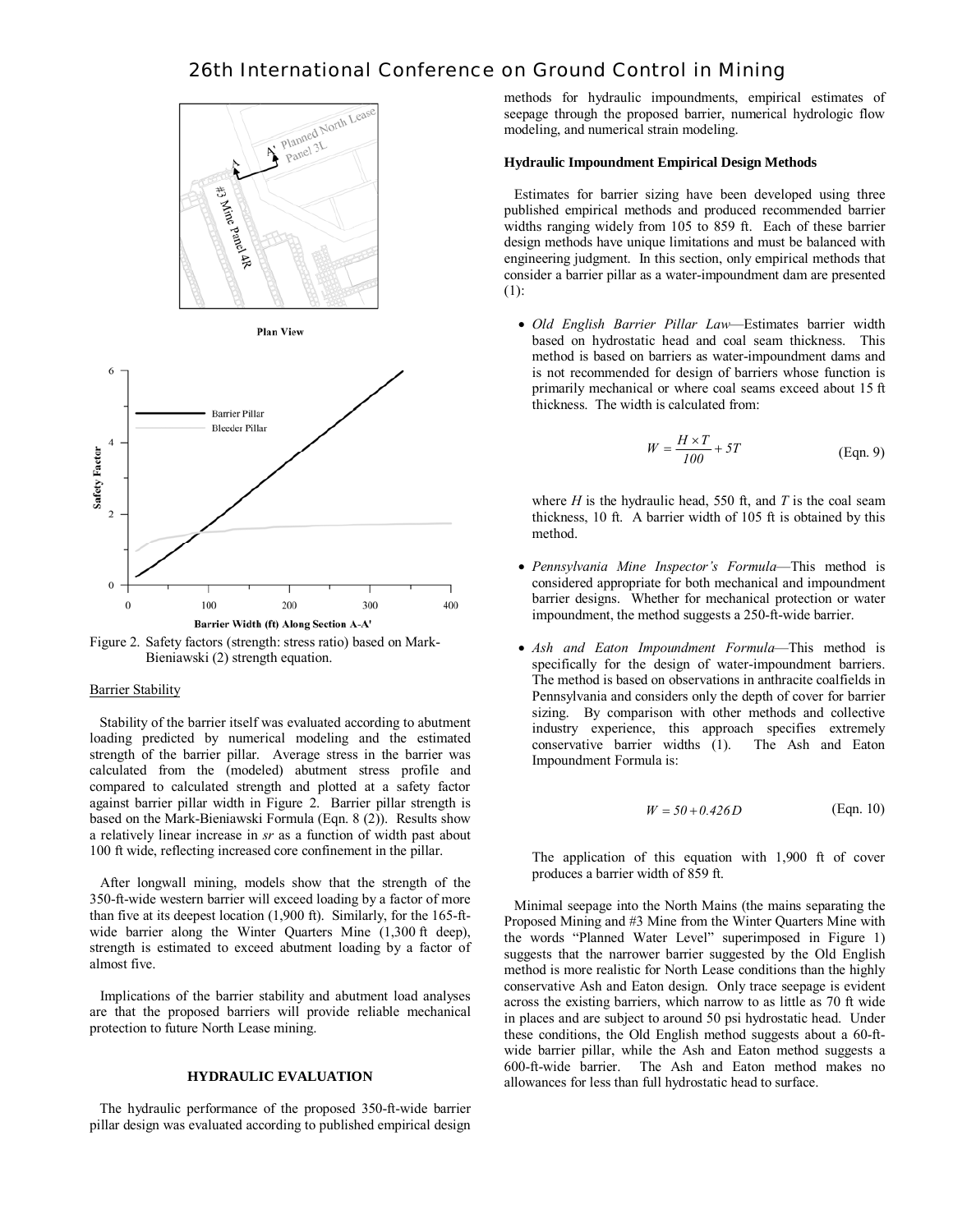#### **Empirical Estimates of Seepage through the Barrier**

 Darcy's Law assumes that seepage flow through a porous medium, such as rock, is proportional to the pressure head and the permeability of the medium. The coefficient of permeability (or hydraulic conductivity) for water flow, *K*, which has units of velocity, is material specific and mainly dependent upon rock type, and fine and coarse structure. The permeability in coal is very strongly affected by stress conditions. Numerous reports in the literature all indicate that at stress levels over 1,000 psi, coal becomes very nearly impermeable. Darcy's Law can be stated as:

$$
Q = KIA
$$
 (Eqn. 11)

where *Q* is flow rate, *I* is the hydraulic gradient (defined as Δ*h*/Δ*W* where  $\Delta h$  is change in head over a length increment  $\Delta W$  of a flow conduit), and *A* is the cross-sectional area of the conduit, or *HL*, where *H* is the barrier pillar height and *L* is the barrier pillar length, all in consistent units.

 Several researchers have reported empirical relationships for coal permeability as influenced by stress or depth, and are described below.

Luo et al. (5) established an empirical relationship for the permeability of coal as a function of mean stress defined as:

$$
K = 25 \left( e^{-5.07 \times 10^{-3} \sigma_m} + 5.85 \times 10^{-4} \sqrt[3]{\sigma_m} \right) \quad \text{(Eqn. 12)}
$$

where *K* is the coefficient of permeability in ft/day and  $\sigma_m$  is the mean stress (psi) within the barrier. This empirical relationship was developed for vertical stresses in the less than 600-psi range (6).

• Dabbous et al. (7) presented laboratory test data on the permeabilities of various Appalachian coals as a function of confining stress, and AAI developed the following regression equation from their data:

$$
K = 0.027414 \left( e^{-0.0032 \sigma_m} \right) / 2.436
$$
 (Eqn. 13)

where *K* and  $\sigma_m$  are as before.

• Harlow and LeCain (8), as summarized by Minns (9), presented field test data on the permeabilities of southwest Virginia coals as a function of depth, and AAI developed the following regression equation from their data:

$$
K = 0.234 \left( e^{-0.0017 \sigma_m} \right) / 2.436
$$
 (Eqn. 14)

where *K* and  $\sigma_m$  are as before.

Miller and Thompson (10) presented a method of assessing the seepage through coal barrier pillars using a graphical flownet approach, which can be mathematically expressed as:

$$
Q = (KW/h)(0.5H)/(W/0.5H) \qquad \text{(Eqn. 15)}
$$

where Q is flow in  $\text{ft}^3/\text{day}/\text{ft-length}$ , K is coefficient of permeability in ft/day, *W* is barrier pillar width in feet, *h* is water head acting on the barrier pillar in feet, and *H* is barrier pillar height in feet.

 A reasonable order-of-magnitude estimate of the permeability of the Skyline coal is 0.001 ft/day, or about 0.00041 Darcys. Using the methods described above and selected barrier pillar dimensions, barrier pillar seepage rates are estimated in Table 1.

 In the calculations that went into making up Table 1, using the several methods of estimating permeabilities as described above, permeabilities were limited to those which are within the range of depths and permeabilities used in the publications. For instance, Dabbous et al. (7) used a maximum stress of 1,000 psi, so the permeability at that stress was calculated, rather than at the anticipated barrier pillar stress from abutment loadings, which is several times greater. Had the actual barrier pillar stress been used, the permeability calculated is nearly zero. For conservatism, the lesser stress was chosen. The Harlow and LeCain (8) data are limited to 350 ft depth, so that figure was assumed for calculating permeability.

 Luo et al. (5) is readily available in the coal mining literature, but correspondence with co-author Zhang (6), revealed that they only had two data points near 600 ft depth, so the formula should be used with caution at such depths. It is believed that their research was directed toward shallow mines with high permeabilities for the coal and flow rates that could lead to piping through the barrier pillar, which is the final discussion in their paper. Therefore, the flow rates from the Luo et al. (5) formula are discounted for use at significant depths.

 The predictions of seepage through the barrier based on hydrologic flow modeling generally exceed the empirical estimates in Table 1. Flow modeling suggests that seepage through the coal in the barrier will be closer to 2 gpm. However, the hydraulic conductivity of the coal assumed in the flow model is higher than measured and may over-predict the amount of seepage. Because packer tests resulted in no measurable amount of water injected into the coal, the lowest measurable flow rate (0.2 gpm) for the flow meter used in the packer tests was used to estimate the hydraulic conductivity. The total inflow predicted by modeling (162 gpm) included contributions from flow through surrounding strata, including the sandstone in the floor, sand channels and claystone in the roof, and four 10-ft-thick coke zones cutting through the coal. Coke zone surround dikes in the coal. Both the empirical and numerical estimates agree that the uncoked coal is unlikely to be a major source of seepage.

#### **Modeling of Flow through the Barrier**

 In general, the permeability of rock masses in and around barrier pillars is extremely low (11). As a result, water is unlikely to seep through the barrier coal itself, but rather through dike interfaces, fault zones, or other discontinuities. Observation of seepages during the site visit found this to be the case as all seepages were through partings and most were near dikes or faults. The head pressure currently acting on the current 120-ft-wide barrier between the Winter Quarters Mine and accessible mains is in the 40- to 50 psi range. Seepages along the existing barrier are mainly located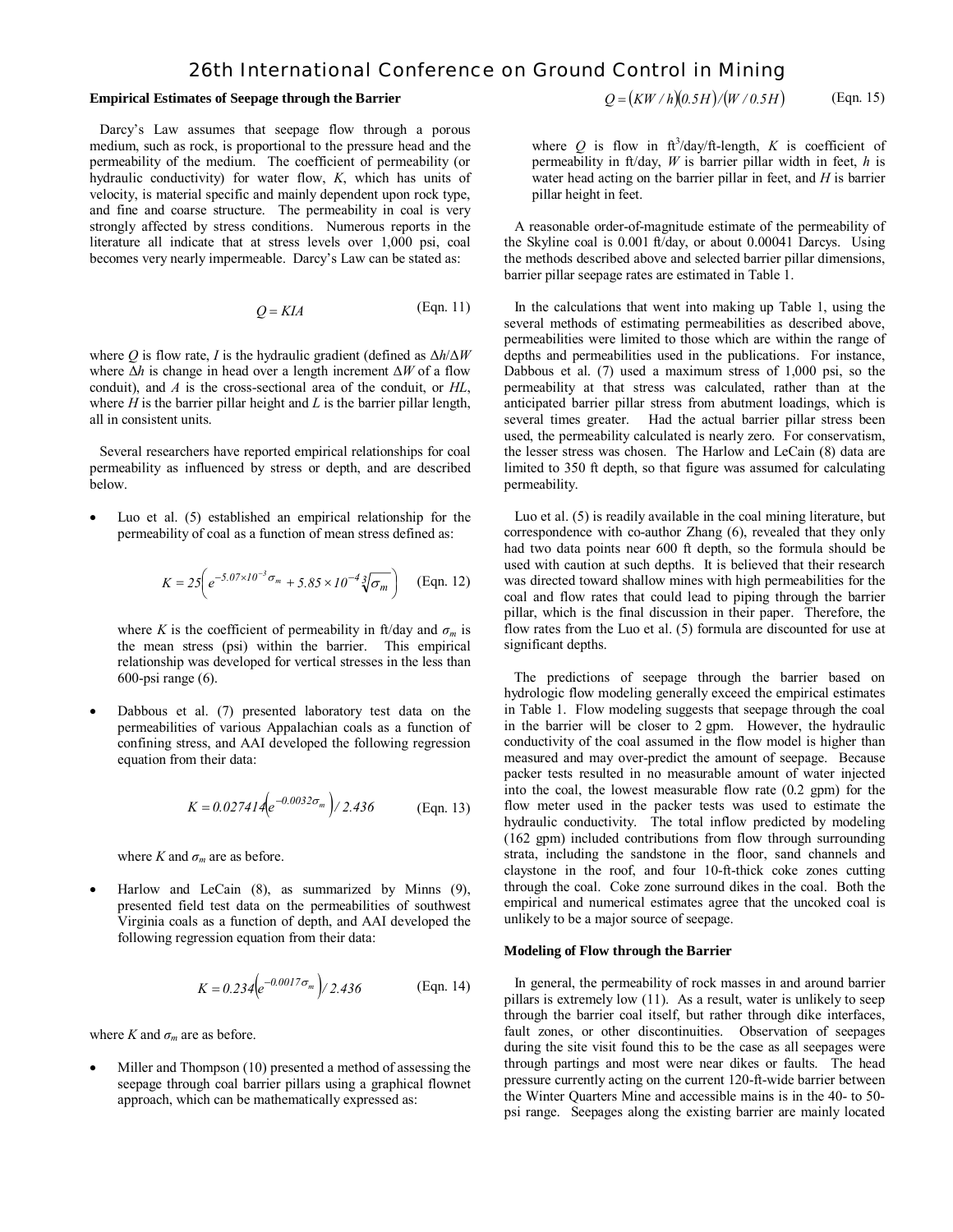| Method                    | <b>Barrier</b><br><b>Pillar Coal</b><br><b>Permeability</b><br>$({\rm ft}/d{\rm av})$ | <b>Barrier Pillar</b><br>Coal<br>Permeability<br>(Darcys) | <b>Barrier</b><br><b>Pillar</b><br>Height<br>(f <sub>t</sub> ) | <b>Barrier</b><br><b>Pillar</b><br>Width<br>(f <sub>t</sub> ) | <b>Barrier</b><br>Pillar<br>Length<br>(f <sup>t</sup> ) | <b>Estimated</b><br><b>Flow Through</b><br><b>Barrier Pillar</b><br>(gpm) | <b>Barrier</b><br><b>Pillar</b><br>Length<br>(f <sup>t</sup> ) | <b>Estimated Flow</b><br><b>Through Barrier</b><br>Pillar<br>(gpm) |
|---------------------------|---------------------------------------------------------------------------------------|-----------------------------------------------------------|----------------------------------------------------------------|---------------------------------------------------------------|---------------------------------------------------------|---------------------------------------------------------------------------|----------------------------------------------------------------|--------------------------------------------------------------------|
| Estimated $K$             | 0.001                                                                                 | 0.00041                                                   | 10                                                             | 350                                                           | 1,500                                                   | 0.12                                                                      | 4,500                                                          | 0.37                                                               |
|                           | 0.001                                                                                 | 0.00041                                                   | 23                                                             | 350                                                           | 1,500                                                   | 0.28                                                                      | 4,500                                                          | 0.84                                                               |
| Luo et al. $(5)$          | 0.187                                                                                 | 0.0767                                                    | 10                                                             | 350                                                           | 1,500                                                   | 23                                                                        | 4,500                                                          | 68                                                                 |
|                           | 0.187                                                                                 | 0.0767                                                    | 23                                                             | 350                                                           | 1.500                                                   | 53                                                                        | 4,500                                                          | 158                                                                |
| Miller & Thompson<br>(10) | 0.000994                                                                              | 0.000407                                                  | 10                                                             | 350                                                           | 1,500                                                   | 0.00087                                                                   | 4,500                                                          | 0.0026                                                             |
|                           | 0.000994                                                                              | 0.000407                                                  | 23                                                             | 350                                                           | 1.500                                                   | 0.0046                                                                    | 4,500                                                          | 0.014                                                              |
| Dabbous et al. (7)        | 0.0000459                                                                             | 0.000112                                                  | 10                                                             | 350                                                           | 1,500                                                   | 0.033                                                                     | 4,500                                                          | 0.10                                                               |
|                           | 0.0000459                                                                             | 0.000112                                                  | 23                                                             | 350                                                           | 1,500                                                   | 0.077                                                                     | 4,500                                                          | 0.23                                                               |
| Harlow & LeCain<br>(8)    | 0.000271                                                                              | 0.000660                                                  | 10                                                             | 350                                                           | 1,500                                                   | 0.20                                                                      | 4,500                                                          | 0.59                                                               |
|                           | 0.000271                                                                              | 0.000660                                                  | 23                                                             | 350                                                           | 1,500                                                   | 0.45                                                                      | 4,500                                                          | 1.35                                                               |

**Table 1. Estimated Barrier Pillar Seepage Rates**

near dike interface zones and are minor in terms of quantity (<1 gpm). The anticipated hydraulic head will be about five times greater along the planned bleeder entries of Panel 3L.

#### **Modeling of Strain-Related Changes in Flow through the Barrier**

 A two-dimensional numerical model was constructed using the finite-difference code FLAC to estimate longwall mining-induced strain changes in the barrier and their possible influence on flow through the barrier. In the event that large strain changes did occur during North Lease mining, hydraulic conductivity and, consequently, flow in and around the barrier could be affected. Abutment loads are most likely to compress bedding planes and, thereby, reduce lateral hydraulic conductivity. Vertically oriented discontinuities, including joints and cleating in the coal, are subject to either closure or dilation, causing flow to either decrease or increase, respectively, depending upon their orientation relative to the strain field. Only simple strain modeling was conducted as a preliminary check to determine whether strain magnitudes would be sufficient to influence flow.

 Strains of significant magnitude can potentially compromise the performance of the barrier as a water-impoundment dam. A strain of 0.1% is suggested as a strain threshold below which rock is expected to behave essentially elastically without significantly increasing the opening of existing flow pathways (12). Although these limits normally apply to vertical permeability, they are assumed to apply to lateral permeability for consideration in this study. No useful lateral permeability criteria are known to exist. The average barrier strains predicted from FLAC modeling are compared in Figure 3, where strain magnitudes refer to the maximum secondary principal strain in the vertical plane of the two-dimensional model; all strains are compressive. Results in Figure 3 reflect maximum abutment loading on the barrier after longwall mining as a function of barrier width. Results indicate that strain within the barriers will not exceed the suggested 0.1% strain threshold. As such, future longwall mining is unlikely to substantially affect the natural conductivity of the planned barriers.

### **CONCLUSIONS**

 Our conclusion is that the proposed mining is unlikely to substantially affect the natural conductivity of the planned barriers.



Figure 3. Predicted strains.

Modeling results suggest that strain within the barriers caused by future longwall mining will not exceed published limits for preventing changes in rock mass hydraulic conductivity  $\left($  <0.1% strain).

 The study further finds that the proposed barrier pillar design is adequate to protect future mining from abutment stresses associated with old workings. At the deepest part of the proposed 350-ft-wide barrier, reaching almost 1,900 ft deep, bleeder development is expected to encounter a slight increase in vertical stress levels due to load override equivalent to about a 200 ft increase in depth of